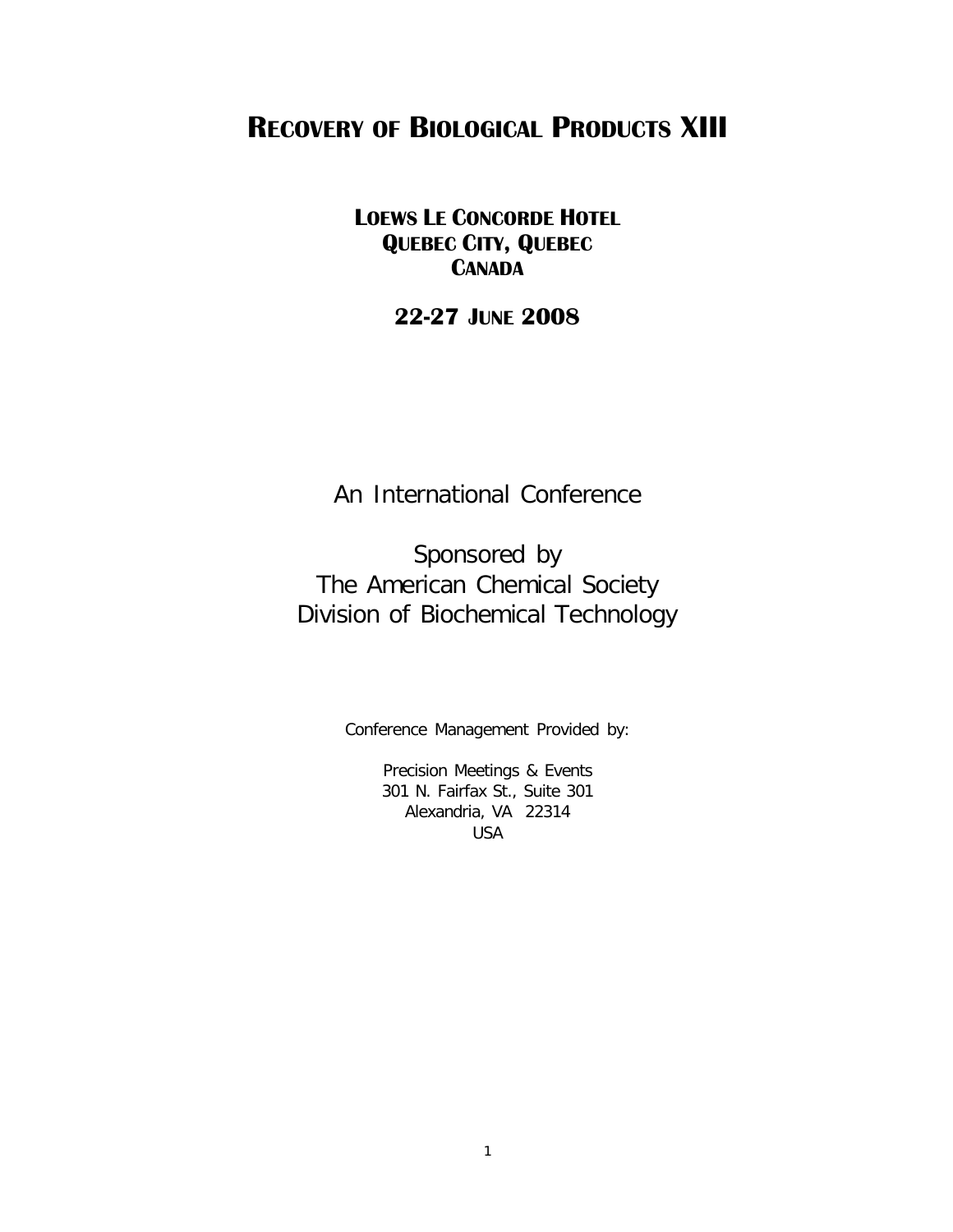# **CONFERENCE CHAIRS**

Charles Glatz, Iowa State University, USA Sam Guhan, Amgen, USA Ann Lee, Genentech, Inc., USA

# **ORAL SESSION CHAIRS**

Georges Belfort, Rensselaer Polytechnic Institute, United States Charles Cooney, MIT, United States Steve Cramer, Rensselaer Polytechnic Institute, United States Stephen Drew, Science Partners, LLC, United States Erik Fernandez, University of Virginia, United States Chuck Goochee, Global Biologics Supply Chain (GBSC), a J&J company, United States Jürgen Hubbuch, Research Center Jülich, Germany Guenter Jagschies, GE Healthcare, Sweden Brian Kelley, Genentech, Inc., United States Steven Kozlowski, Food and Drug Administration, United States Wolfgang Kuhne, Roche Diagnostics GmbH, Germany Abraham Lenhoff, University of Delaware, United States Paul Mensah, Pfizer, Inc., United States Anton Middelberg, University of Queensland, Australia Rhona O'Leary, Genentech, Inc., United States Lars Pampel, Amgen, United States Stuart Builder, Strategic Biodevelopment, United States Theodore Randolph, University of Colorado, Boulder, United States Andy Ramelmeier, BioMarin, United States Neil Schauer, Millipore, United States Abhinav Shukla, Bristol-Myers Squibb Company, United States Ganesh Vedantham, Amgen, United States Andrew Zydney, The Pennsylvania State University, United States

# **POSTER SESSION CHAIRS**

Shishir Gadam, Genentech, Inc., USA Charles Haynes, University of British Columbia, Canada Maria-Regina Kula, Heinrich Heine University Dusseldorf, Germany

# **WORKSHOP CHAIRS**

Matthew Croughan, Keck Graduate Institute, United States Conan Fee, University of Canterbury, New Zealand Uwe Gottschalk, Sartorius Stedim Biotech, Germany Howard Levine, BioProcess Technology Consultants, United States Todd Przybycien, Carnegie Mellon University, United States Parviz Shamlou, Eli Lilly and Company, United States Nigel Titchener-Hooker, University College London, United Kingdom Miranda Yap, Biotechnology Processing Institute, Singapore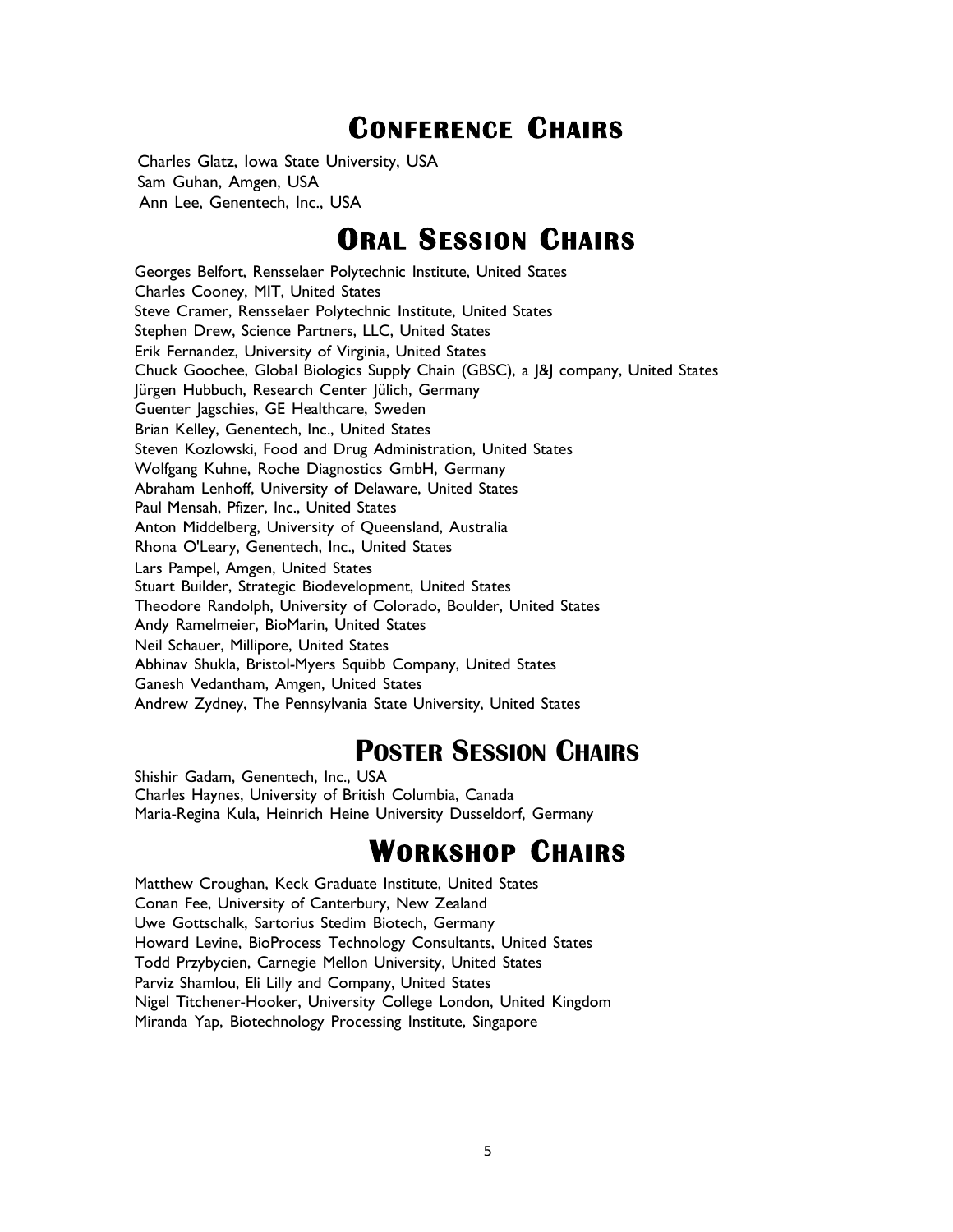### **SUNDAY, 22 JUNE 2008**

**2:30 PM – 7:30 PM** *Third Floor Foyer* **REGISTRATION**

**5:30PM - 6:30PM**

*Third Floor Foyer* **OPENING RECEPTION**

**6:30 PM – 7:15 PM** *Grand Ballroom* **OPENING DINNER**

**7:30 PM – 9:00 PM**

*Grand Ballroom* **WELCOMEREMARKS& INTRODUCTION TO KEYNOTEPRESENTATION**

New Types of Biopharmaceuticals: Exploiting the Therapeutic Potential of Human Stem Cells and Treating Human Cancers *Harvey Lodish (MIT, United States)*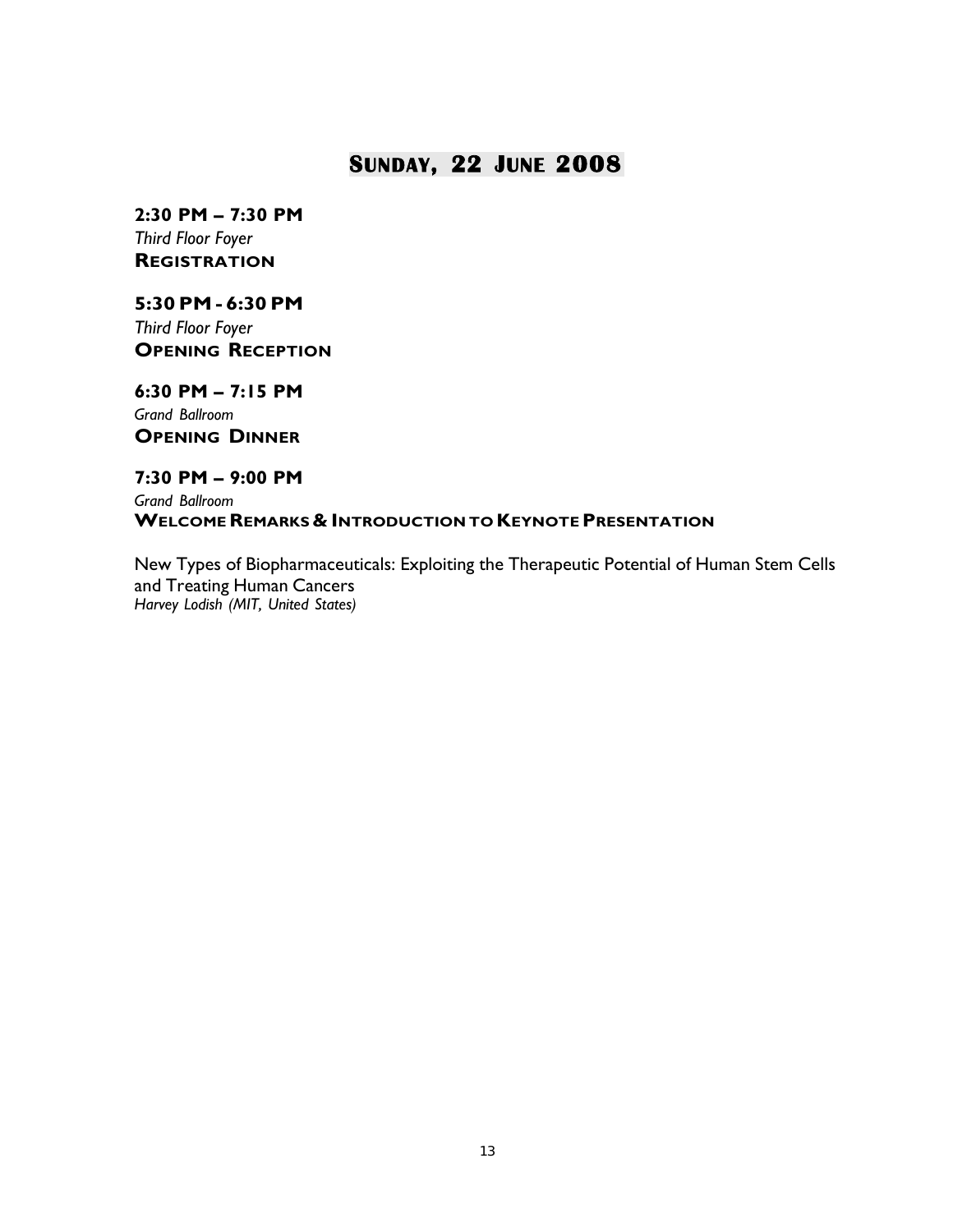## **MONDAY, 23 JUNE 2008**

#### **7:00 AM – 8:00 AM** *L'Astral* **BREAKFAST**

### **8:00 AM - 10:00 AM** *Grand Ballroom* **INTEGRATING BIOLOGY INTO BIOPROCESSING I**

*Session Chairs*: *Charles Cooney* (MIT, United States); *Stephen Drew* (Science Partners, LLC, United States)

Purification Processes: Sorting Out the Good, the Bad and the Ugly *Anthony Mire-Sluis (Amgen, United States)*

Glycosylation Engineering of the Yeast *P. Pastoris* to Produce Therapeutic Protein *Huijuan Li (Merck & Co., Inc., United States)*

Development And Process Integration: Enhancing Biopharmaceutical Productivity And **Performance** *Mark Hardy (Wyeth BioPharma, United States)*

**10:00 AM – 10:30 AM** *Ballroom Foyer & Leduc / Fortin* **BREAK**

#### **10:30 AM - 12:30 PM** *Grand Ballroom* **BREAKTHROUGHS IN SEPARATIONS I**

*Session Chairs: Georges Belfort* (Rensselaer Polytechnic Institute United States); *Andy Ramelmeier(*BioMarin, United States)

Connecting Protein Structure Perturbations on Hydrophobic Separations Media to Protein Physical Properties *Todd Przybycien (Carnegie Mellon University, United States)*

Strategies for Tuning AEX Tentacle Phases for a Desired Separation *Charles Haynes (University of British Columbia, Canada)*

Separations Implications of Phase Behavior of Monoclonal Antibodies and Other Proteins *Abraham Lenhoff (University of Delaware, United States)*

Clustering Charges Improves Ion-Exchange Adsorbent Selectivity -And- Some Immunoaffinity Complexes Become More Tightly Associated With Aging *Richard Willson (University of Houston, United States)*

**12:30 PM – 1:00 PM** *Ballroom Foyer & Leduc / Fortin* **LUNCHEON (BOX LUNCHES)**

**1:00 PM - 6:30 PM** Scheduled Activities

**6:45 PM – 8:00 PM** *Place Montcalm* **DINNER**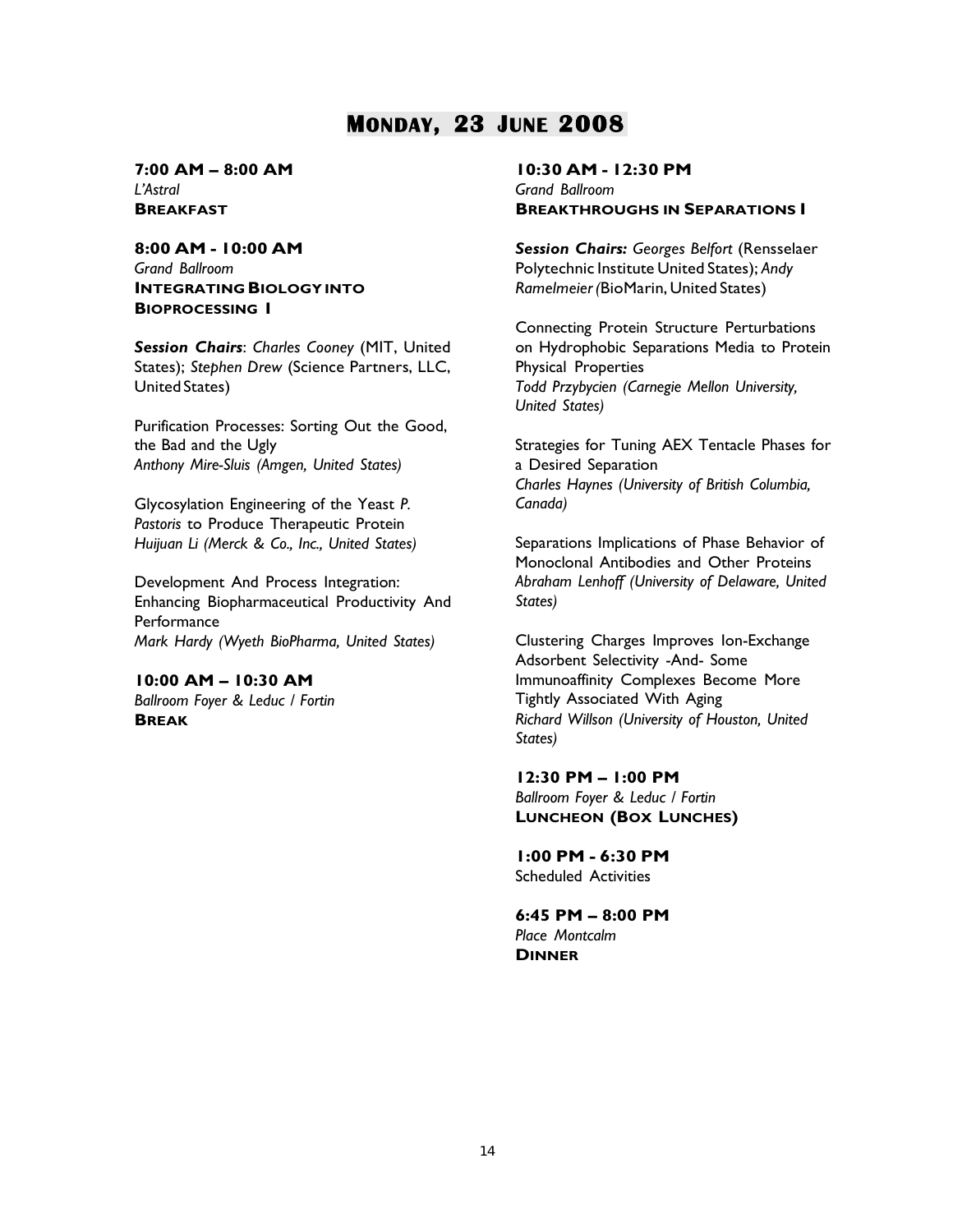#### **8:00 PM - 10:00 PM** *Grand Ballroom* **PROTEIN-"X" INTERACTIONS**

*Session Chairs: Guenter Jagschies* (GE Healthcare, Sweden); *Erik Fernandez* (University of Virginia, United States)

Intelligent Design of Multimodal and Chemically Selective Displacement Systems Using Protein Libraries, NMR, SPR and Multi-Scale Simulations *Steve Cramer (Rensselaer Polytechnic Institute, United States)*

Coexpression of an Unstable Fc-Fusion Protein With the Receptor Ligand to Generate a More Stable Product Feedstream Provides a New Set of Purification Challenges *Scott Tobler (Wyeth BioPharma, United States)*

PEG Precipitation for Recovery of an IgG Monoclonal Antibody From Cell Culture Supernatant: Technologies to Develop High Throughput Methods for Process Scouting. *Carol Knevelman (Lonza Biologics, United Kingdom)*

Effects of Temperature and Osmolytes on Dissociation of Protein Aggregates *Christopher Roberts (University of Delaware, United States)*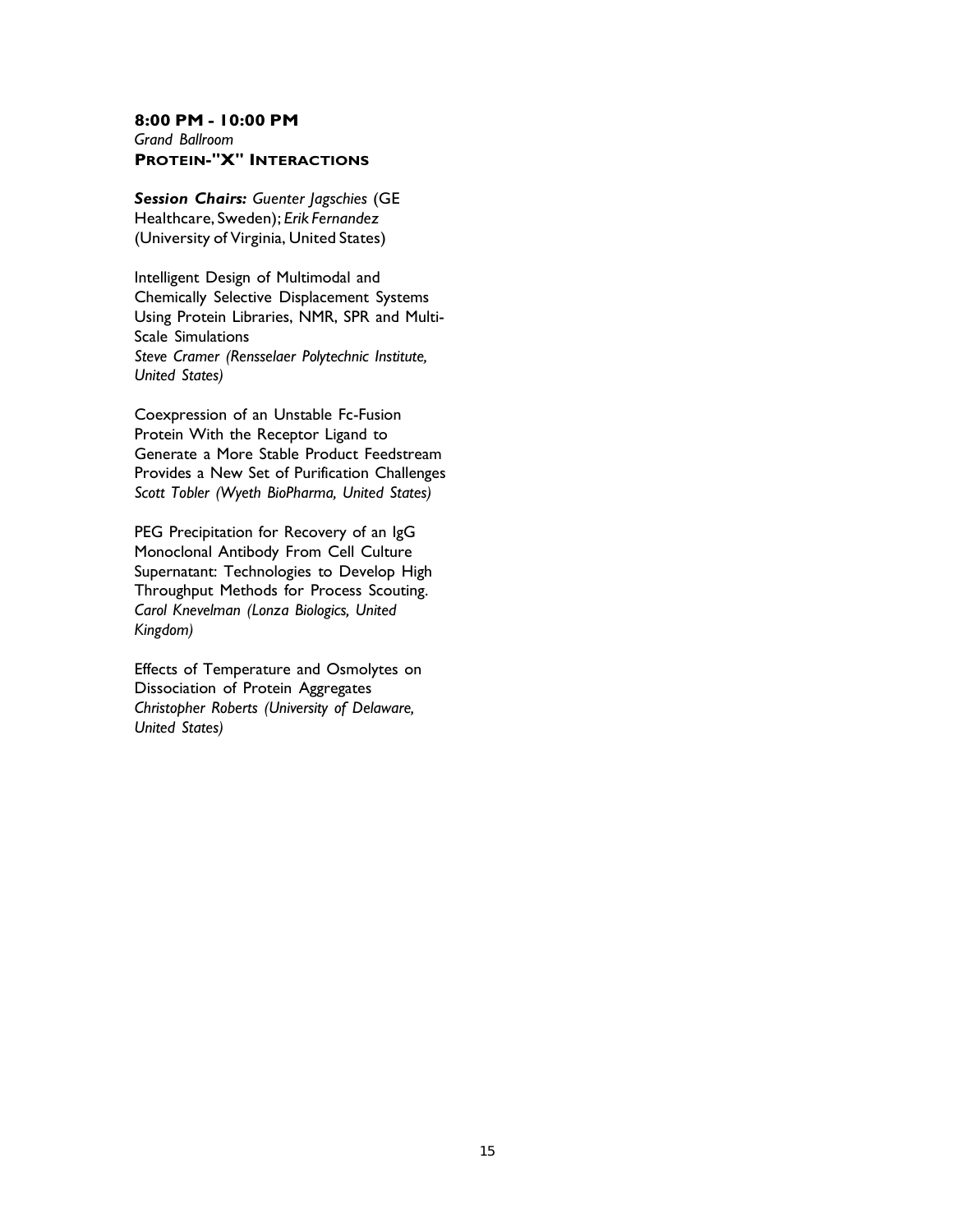## **TUESDAY, 24 JUNE 2008**

#### **7:00 AM – 8:00 AM** *L'Astral* **BREAKFAST**

**8:00 AM - 10:00 AM** *Grand Ballroom* **INTEGRATING BIOLOGY INTO BIOPROCESSINGII**

*Session Chairs: Rhona O'Leary* (Genentech, Inc., United States); *Abraham Lenhoff* (University of Delaware, United States)

Innovation and Challenges in Manufacturing Next-Generation Antibody-Drug Conjugates *Allen Ebens* (Genentech, Inc., United States)

Protein Interactions For The Control of Virus-Like Particle Assembly in Cell-Free Downstream Reactors *Anton Middelberg* (University of Queensland, Australia)

A Proteomics Approach to Better Process Understanding Including Upstream and Downstream Integration *Gunnar Malmquist* (GE Healthcare, Sweden)

A System for Remodeling the Carbohydrates on Recombinant Human Glucocerebrosidase *Frank Riske,* Genzyme Corporation, United States

**10:00 AM – 10:30 AM** *Ballroom Foyer & Leduc / Fortin* **BREAK**

**10:30 AM - 12:30 PM** *Grand Ballroom* **BREAKTHROUGHS IN SEPARATIONS II**

*Session Chairs: Abhinav Shukla* (Bristol-Myers Squibb Company, United States); *Andrew Zydney* (The Pennsylvania State University, United States)

Purification of hIgG Using Small Peptide Ligand Affinity Chromatography *Ruben Carbonell* (North Carolina State

University, United States)

Protein Refolding by Means of Gradient Chromatography *Marcel Ottens* (Delft University of Technology, Netherlands)

Technology Development for Purification of 10g/L titer Antibody Processes *Jonathan Coffman* (Wyeth BioPharma, United States)

Recent Investigations of pH-Responsive HIC **Media** *Ronnie Palmgren* (GE Healthcare, Sweden)

**12:30 PM – 1:30 PM** *Jean-Paul Lemieux & Galerie* **LUNCHEON**

**2:00 PM - 5:30 PM** Team Activity

**6:00 PM – 7:30 PM** *Place Montcalm* **DINNER**

**7:30 PM - 9:30 PM** *Grand Ballroom* **NON-CHROMATOGRAPHIC SEPARATIONS**

*Session Chairs: Anton Middelberg* (University of Queensland Australia); *Wolfgang Kuhne* (Roche Diagnostics GmbH Germany)

A Fundamental Understanding of Membrane Adsorber Technology *Michael Phillips* (Millipore, United States)

Selective Precipitation-Assisted Recovery of Immunoglobulins From Bovine Serum and CHO Cell Supernatant Using Crossflow **Microfiltration** *Georges Belfort* (Rensselaer Polytechnic Institute, United States)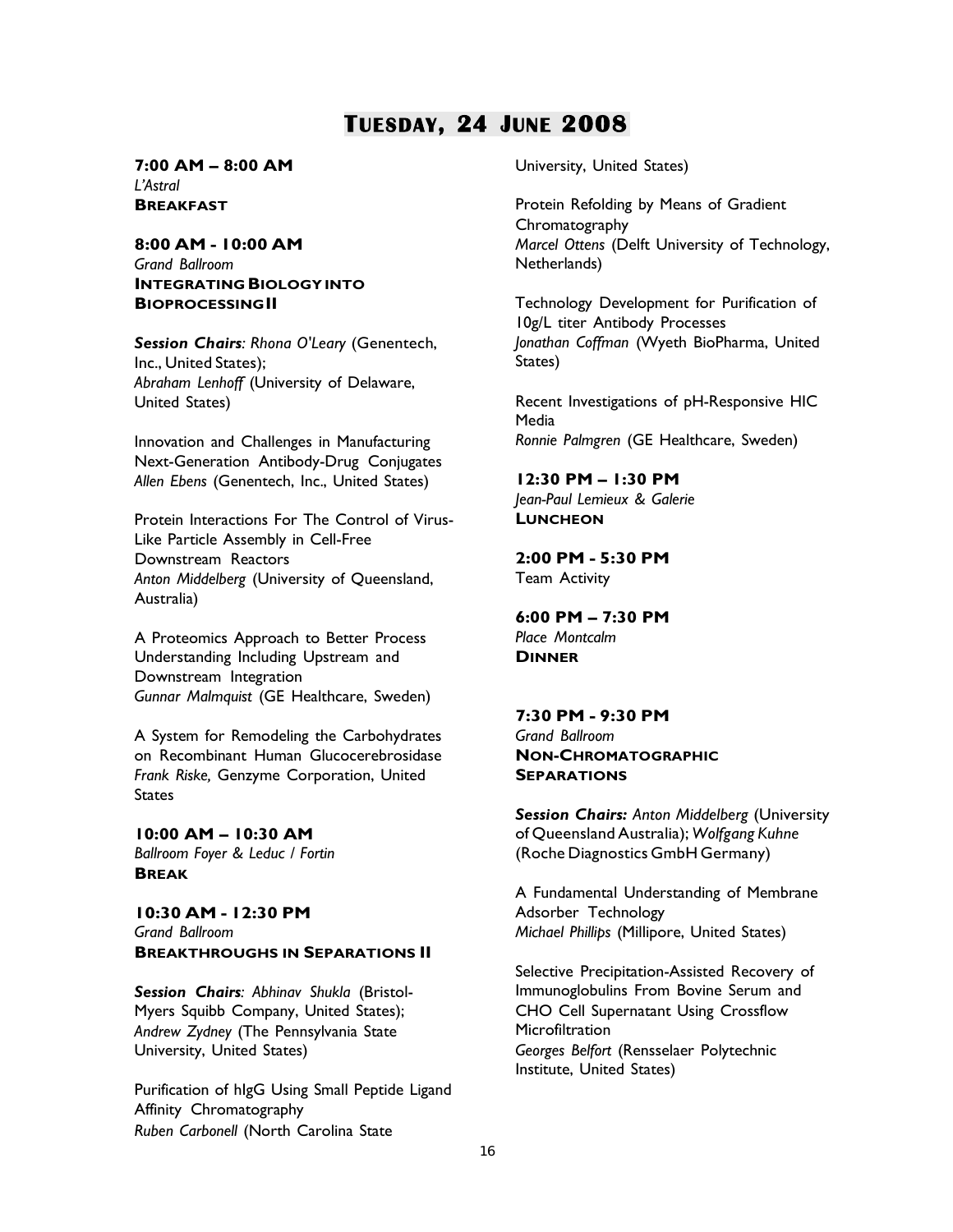Can Downstream Handle 5 G/L: Selective Precipitation of Monoclonal Antibodies versus Traditional Protein A Capture *Robert Gronke* (Biogen Idec, United States)

New Hybrid Process for Bioproduct Isolation by Magnetic Micro-adsorbents and Magnetically Enhanced Aqueous Two-phase **Partitioning** *Matthias Franzreb* (Forschungszentrum Karlsruhe, Germany)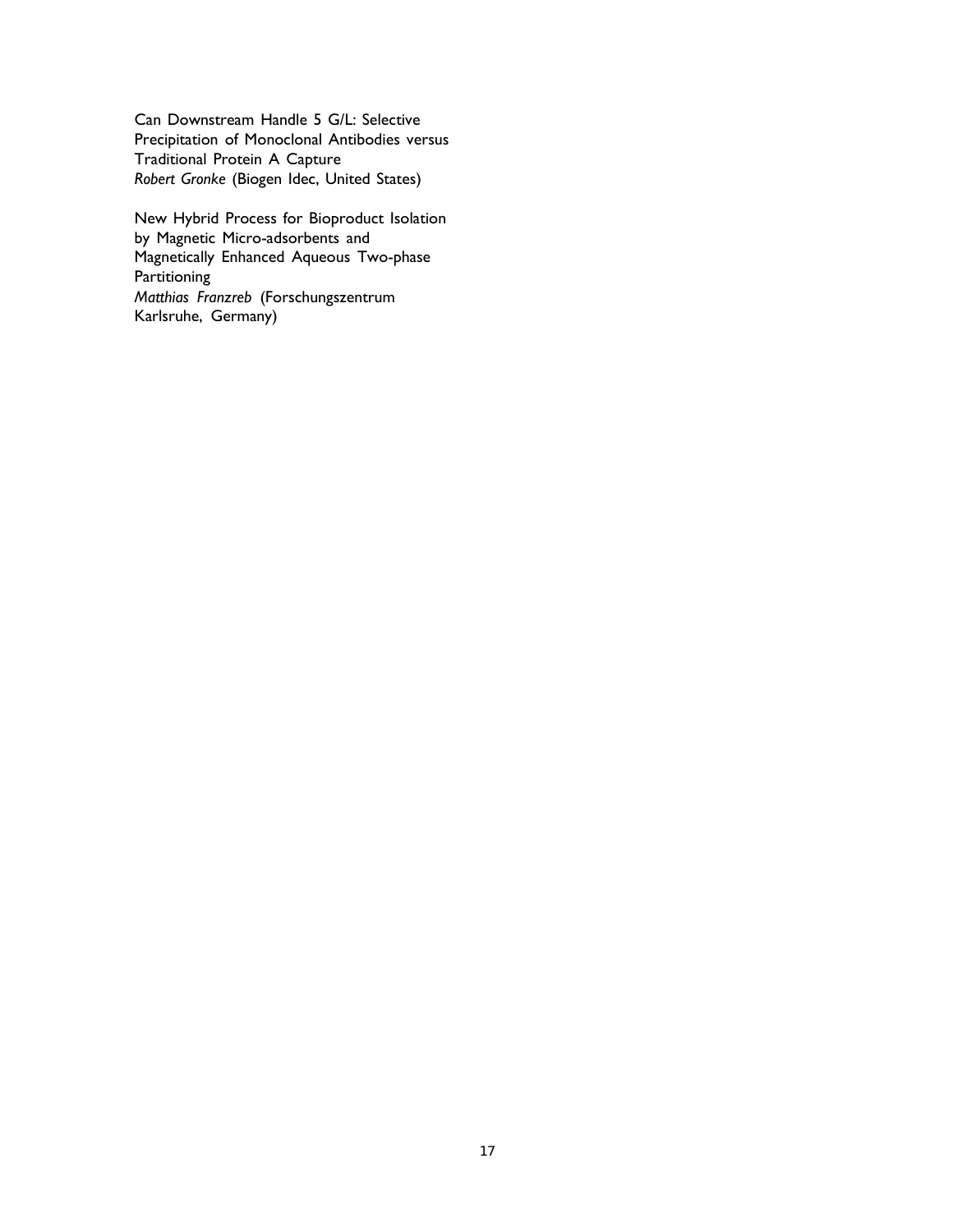## **Wednesday, 25 JUNE 2008**

**7:00 AM – 8:00 AM** *L'Astral* **BREAKFAST**

**8:00 AM - 10:00 AM**

*Grand Ballroom* **INTEGRATION OF UPSTREAM & DOWNSTREAM**

*Session Chairs: Lars Pampel* (Amgen, United States); *Jürgen Hubbuch* (Research Center, Jülich Germany)

Integration of Fermentation and Downstream Processing for the Production of L-Phenylalanine *Emile van de Sandt* (DSM, Netherlands)

A Holistic Approach at Improving Upstream Feed Stock to Downstream Operations: Integration of Mammalian Cell Culture **Operations** *Yinges Yigzaw* (Amgen, United States)

Industrial-Scale Membrane Chromatography for Rapid Capture of Complex Protein Drugs from Continuous Perfusion Culture *Jens Vogel* (Bayer Healthcare, United States)

Challenges and Opportunities for Integrated Fast Track Process Development Concepts *Dorothee Ambrosius* (Boehringer Ingelheim Pharma GmbH & Co. KG, Germany)

### **10:00 AM – 10:30 AM**

*Ballroom Foyer & Leduc / Fortin* **BREAK**

**10:30 AM - 12:30 PM**

*Suzor-Cote, Ballroom Foyer & Leduc/ Fortin* **POSTER SESSION I**

*Session Chairs*: *Maria-Regina Kula* (Heinrich Heine University, Dusseldorf Germany); *Shishir Gadam* (Genentech, Inc., United States); *Charles Haynes* (University of British Columbia, Canada)

A1 Case Study: Fitting a Difficult Monoclonal Antibody into a Platform Process While Maintaining Timelines *Elsie DiBella* (Centocor, United States)

**A3** 25 Years of Progress In Clinical Protein Production From Recombinant Cho Cell Culture: Impact On Batch Size *Matthew Croughan* (Keck Graduate Institute, United States)

**A5** Challenges In Technology Transfer: Motavizumab Case Study *P. David Robbins* (MedImmune, Inc., United States)

**B1** Purification of Supercoiled Plasmids Using Ultrafiltration *Andrew Zydney* (The Pennsylvania State University, United States)

**B3** Effect of Membrane Pleating Upon Sterile Cartridge Performance *Andrew Brown* (University College London, United Kingdom)

**B5** Scaling Up Filtration Processes During Downstream Processing *Ralf Kuriyel* (Pall Life Sciences, United States)

**C1** ThioMAb Purification Challenges: Removing Triple Light Chain Product **Variants** *Matthew Hutchinson* (Genentech, Inc., United States)

**C3** Case Study for Formulation of a Conjugate Vaccine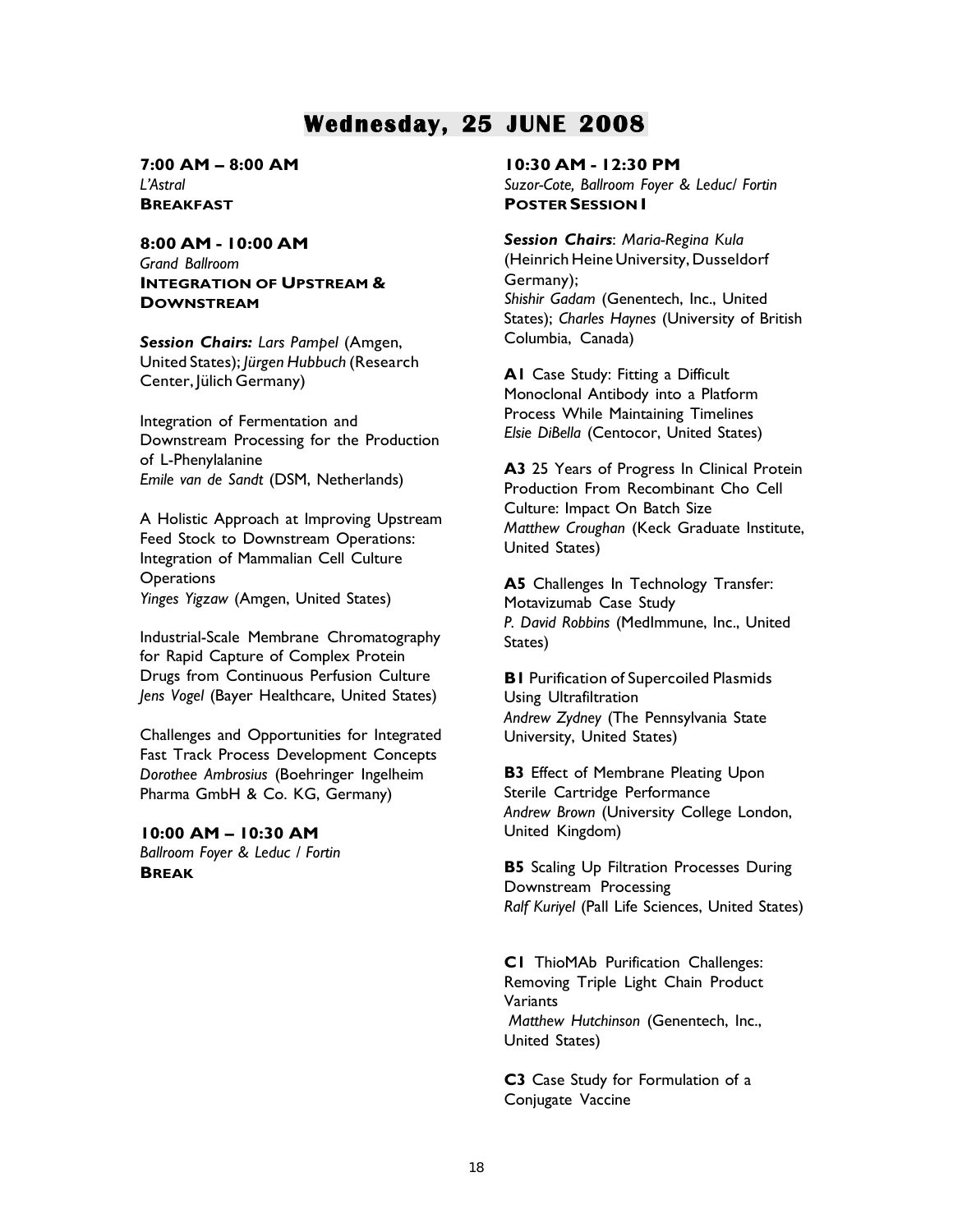*Shwu Maan Lee* (Baxter, United States)

**D3** Removal of Prion Infectivity From Blood- and Plasma-Derived Products *Patrick Gurgel* (ProMetic Life Sciences Inc., Canada)

**D5** Advances In Downstream Process Development and Manufacturing To Accommodate PER.C6®, A High Cell Density and Productivity Cell Line *Gregory Zarbis-Papastoitsis* (PERCIVIA, LLC, United States)

**E1** Demonstration of the Utility and Feasibility of UVC Treatment for Viral Risk Mitigation in Biotechnology Applications *Roger A. Hart* (Amgen, United States)

**E3** Heat Inactivation of Protease During Downstream Processing of a Fusion Protein Enables Purification of a Stable Bulk Drug **Substance** *Peter Lambooy* (Eli Lilly and Company, United States)

**E5** Building Quality by Design Into a Late Stage Antibody Process *John Pieracci* (Biogen Idec, United States) **F1** The Effect of Arginine on Protein-Protein Interactions *Robin Curtis* (University of Manchester, UK, United Kingdom)

**F3** Predicting Retention and Unfolding in Hydrophobic Interaction Chromatography Using a Statistical Mechanical Ensemble Model of Protein Structure *Erik Fernandez* (University of Virginia, United States)

**F5** Model-Based Methodology For Robust Design And Process Validation of Preparative Chromatography *Marcus Degerman* (Lund University, Sweden)

**G1** A Nanoparticle-Based Assay For Protein Formulation *Peter Tessier* (Rensselaer Polytechnic Institute, United States)

**G3** Multilayered - Multifunctional Chromatography Matrices For Improved Downstream Processing *Owen R.T. Thomas* (University of Birmingham UK, United Kingdom)

**H1** Separation of Free PEG from a PEG-Protein Conjugate of High Molecular Weight *Nick Zecherle* (Biomarin Pharmaceutical, Inc., United States)

**H3** Chromatographic Separation Behavior of Pegylated Proteins in Relation to Their Physical and Biochemical Properties *Shuichi Yamamoto* (Yamaguchi University, Japan)

**H5** Polyethyleneimine Precipitation vs. Anion Exchange Chromatography and Their Impacts in Subsequent Steps of Purification of an Acidic Protein From Transgenic **Tobacco** *Chenming (Mike) Zhang* (Virginia Tech, United States)

**H7** Primary Recovery Options for MAb Purification : Evolution and Scale-up of a Flexible Platform Process *David Roush* (Merck & Co., Inc., United States), *presented by Thomas Linden*

**J1** Optimizing a Mammalian Cell Culture Harvest Process: Using an Integrated Approach to Reduce Costs and Improve Process Consistency and Performance *David Peers* (Genentech, Inc., United States)

**J3** Selective Precipitation Using Polyelectrolytes: Moving Towards Non-ChromatographicPurificationof Monoclonal Antibodies *Paul McDonald* (Genentech, Inc., United States)

**J5** Intensified Processes for the Purification of Proteins from Inclusion Bodies Using Integrated Expanded Bed Adsorption and On-column Refolding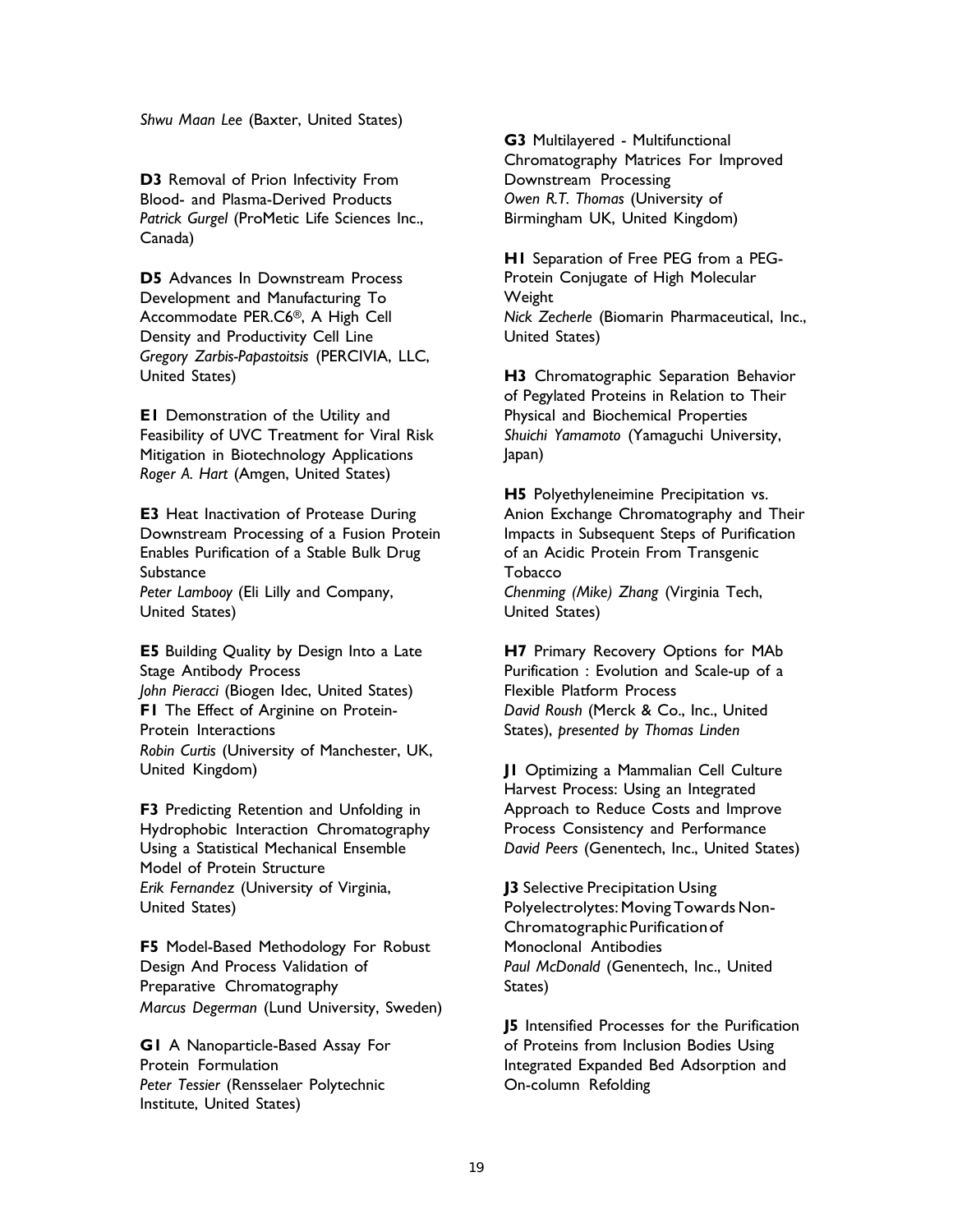*Howard Chase* (University of Cambridge, United Kingdom)

**K1** Continuous Recovery of Proteins Using Large-Scale Multicolumn EBA Chromatography Techology *Marc Bisschops* (Xendo, Netherlands)

**K3** Predictive Models for Optimal Chromatography Conditions from 96-well plates and Verification in Small Columns *Sydney Hoeltzli* (Pfizer, Inc., United States) **K5** Optimization of High Throughput Process Optimization *Eric von Lieres* (Research Center Jülich, Germany)

**L1** Mixed-Matrix Membrane Absorber Technology for the Separation of Therapeutic Proteins *Michel Eppink* (NV Organon, Netherlands)

**L3** New Cation Exchange Sorbents for the Purification of Antibodies *Heiner Graalfs* (Merck KGaA, Germany)

**L5** Improving Process Development Using Displacement Chromatography to Enhance Impurity Detection *Barry Haymore* (SACHEM Inc, United States)

**L7** Induced Ph Gradients and Protein Separation On Unosphere S Cation Exchange Resin *Mark Snyder* (Bio-Rad Laboratories, United States)

**L9** Purification of Peptides And Small Proteins By Means of Reversed Phase/Weak Anion Exchange Mixed Mode Chromatography *Achim Schwaemmle* (Merck KGaA, Germany)

**L11** Membrane Adsorbers for the Primary Capture Step In Antibody Manufacturing *Giulio Sarti* (University of Bologna, Italy) **L13** Effective Pore Diameter Optimization Positively Affects the Preparative Purification of Insulin

*Timothy OMara* (Fuji Silysia Chemical SA, United States)

**12:30 PM – 1:30 PM** *Jean-Paul Lemieux & Galerie* **LUNCHEON**

### **2:00 PM - 4:00 PM** *Borduas* **WORKSHOP I: IMPROVING THROUGHPUT**

*Session Chairs*: *Uwe Gottschalk* (Sartorius Stedim Biotech, Germany); *Nigel Titchener-Hooker* (University College London, United Kingdom)

Development of Next Generation Purification to Address High Titer Cell Culture for Monoclonal Antibodies *Takashi Ishihara* (Kirin Pharma Company Limited, Japan)

Extending the Efficiency of Cation Exchange Bioseparations by Novel Approach for High Capacity Humabs Manufacturing *Alahari Arunakumari* (Medarex, Inc., United States)

Meeting the Challenges of Large Scale Chromatography *Ivars Bemberis* (Chisso Corporation, United States)

Process Portability to Fit a Diverse Manufacturing Network *Jean Bender* (Genentech, Inc., United States)

Integration of Alternative Bioseparation Techniques into Platform Biomanufacturing Processes *Karol M. Lacki* (GE Healthcare Biosciences, Sweden)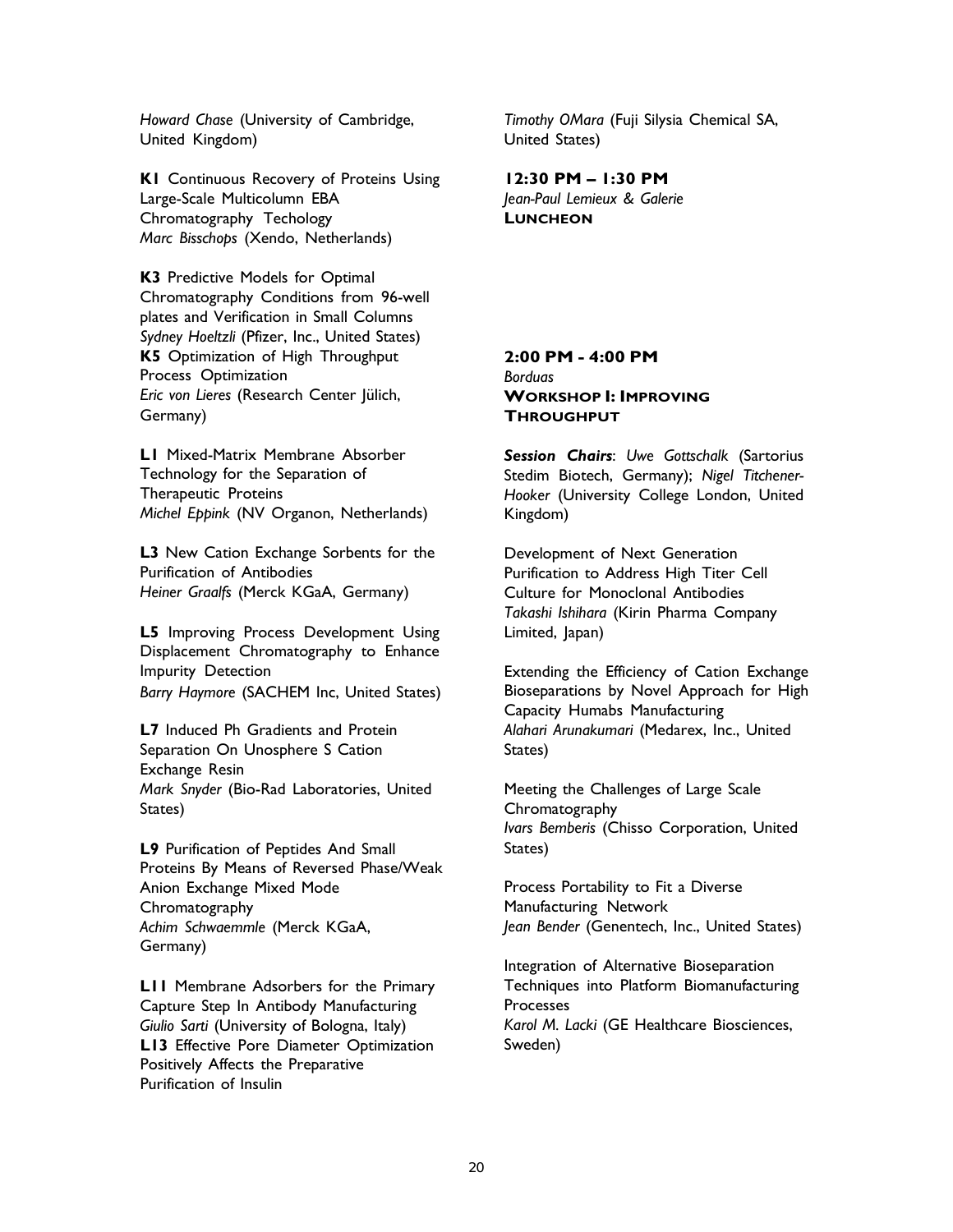### **2:00 PM - 4:00 PM** *Krieghoff 1* **WORKSHOP II: NEW PRODUCT TYPES - PNDUSTRY DISLOCATION**

*Session Chairs*: *Howard Levine* (BioProcess Technology Consultants, United States); *Miranda Yap* (Biotechnology Processing Institute, Singapore) Development of A Platform Purification Biotechnological Production and Non-Chromatographic Recovery of Peptides *Waltraud Kaar* (University of Queensland, Australia)

High Throughput Purification Process for Plasmid DNA *Miladys Limonta* (Center for Genetic Engenering and Biotechnology, Cuba)

Process for Adenovirus *Marcel de Vocht* (Crucell Holland BV, Netherlands)

The Promise and Challenges of RNA Interference *Jason Murphy* (Merck & Co., Inc., United States), *presented by Richard Willson*

Stem Cell Separation: A Bottleneck in Stem Cell Therapy *Anne Tscheliessnig* (Biotechnology Processing Institute, Singapore)

### **2:00 PM - 4:00 PM** *Krieghoff 2* **WORKSHOP III: NEW INITIATIVES IN BIOPROCESS TECHNOLOGY EDUCATION**

*Session Chairs: Todd Przybycien (*Carnegie Mellon University, United States); *Matthew Croughan* (Keck Graduate Institute, United States)

GMP Process-Scale Bioseparation Courses at the North Carolina State University Biomanufacturing Training and Education Center (BTEC) *Gary Gilleskie* (North Carolina State University, United States)

Enhancing Traditional Chemical Engineering Curricula with a Web-Based Problem/Solution Repository *Erik Fernandez* (University of Virginia, United States)

Biochemical Engineering Undergraduate and Graduate Education-Meeting Present Needs and Training Future Leaders *Wei-Shou Hu* (University of Minnesota, United States)

Charting the Needs and Realities of the Undergraduate Bioengineering Curriculum *Robert Linsenmeier* (Northwestern University, United States)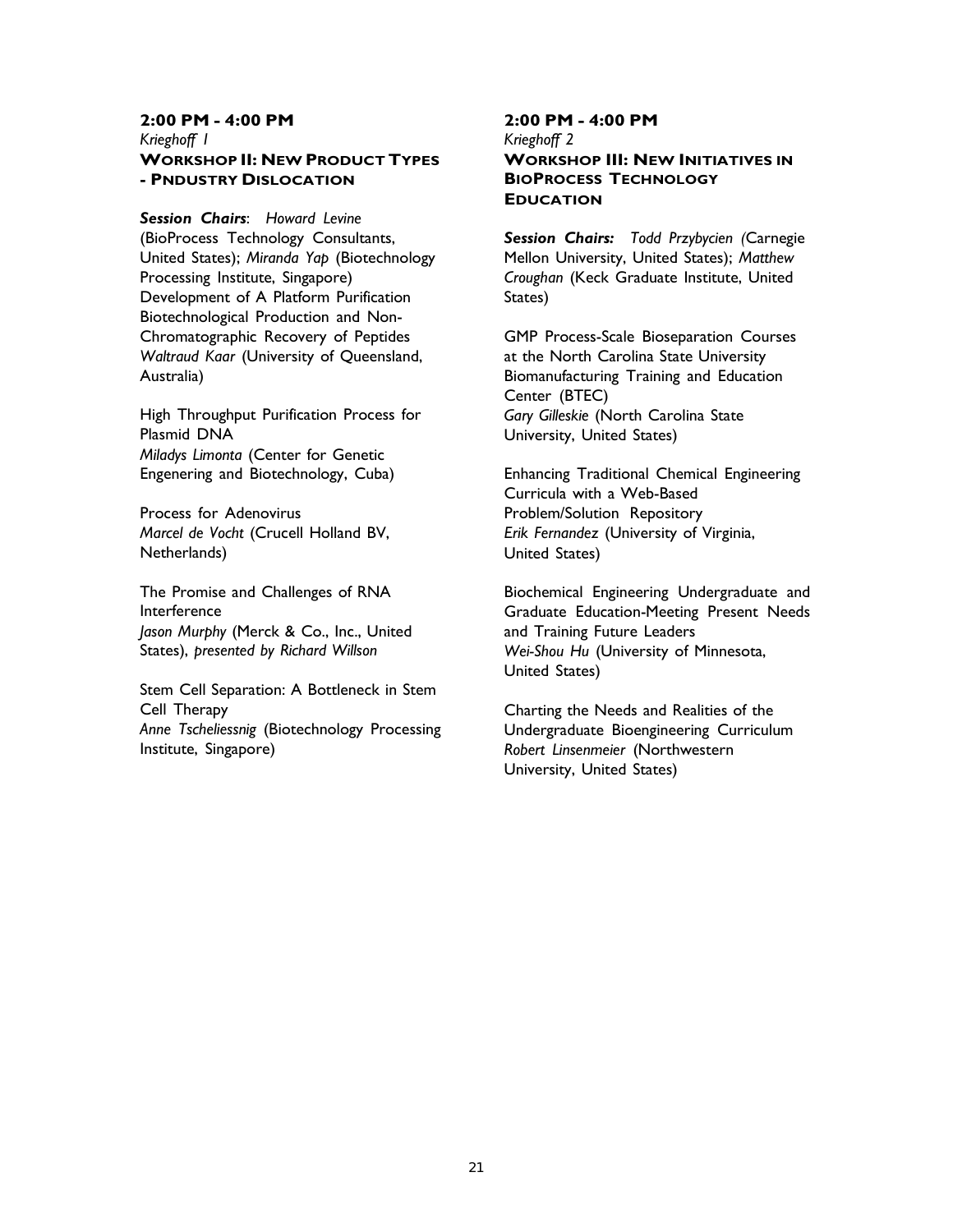### **2:00 PM - 4:00 PM**

*Pilot*

#### **WORKSHOP IV: TECHNOLOGIES OF THE FUTURE**

*Session Chairs*: *Parviz Shamlou* (Eli Lilly and Company, United States); *Conan Fee* (University of Canterbury, New Zealand)

Highly Sensitive Biosensor Assays for Monitoring Impurities In Protein Separation Processes. Assay of Endotoxin, Host Cell Proteins, Leaking Affinity Ligands etc. Using a Capacitive Biosensor

*Bo Mattiasson* (University of Lund, Sweden)

Single Use TFF Operations in Bioprocessing **Applications** 

*Jon Petrone* (Pall Life Sciences, United States)

Miniturization and Automation of a Complete Chromatographic Process for the Purification Of mAB *Jürgen Hubbuch (*Research Center Jülich, Germany)

Implementation of Emerging Technologies to Achieve a Simplified MAb Purification **Process** *Martha Tse* (Genentech, Inc., United States)

Disposable Adsorption Systems for Monoclonal Antibody Processing: Practical, Scaleable Operations For Multi-Product Facilities. *Rob Noel* (UpFront Chromatography A/S, Denmark)

### **4:30 PM – 6:30 PM**

*Grand Ballroom* **INDUSTRIAL CASE STUDIES I**

*Session Chairs*: *Paul Mensah* (Pfizer, Inc., United States); *Brian Kelley* (Genentech, Inc. United States)

Flexible Solutions Within a Templated Process Development Paradigm: Of Saints & Sinners

*Sanchayita Ghose* (Bristol-Myers Squibb Company, United States)

Case Study: How to Develop a 1-Ton Microbial Protein Process, Even When the World is Not Ready to Manufacture It *Joseph Shultz* (Amgen, United States)

Process Development for the Purification of Virus-Like Particles: Case Studies on the Maturation of a Process Platform *Thomas Linden* (Merck & Co., Inc., United States)

7:30 PM – 10:30PM **DINE-AROUND**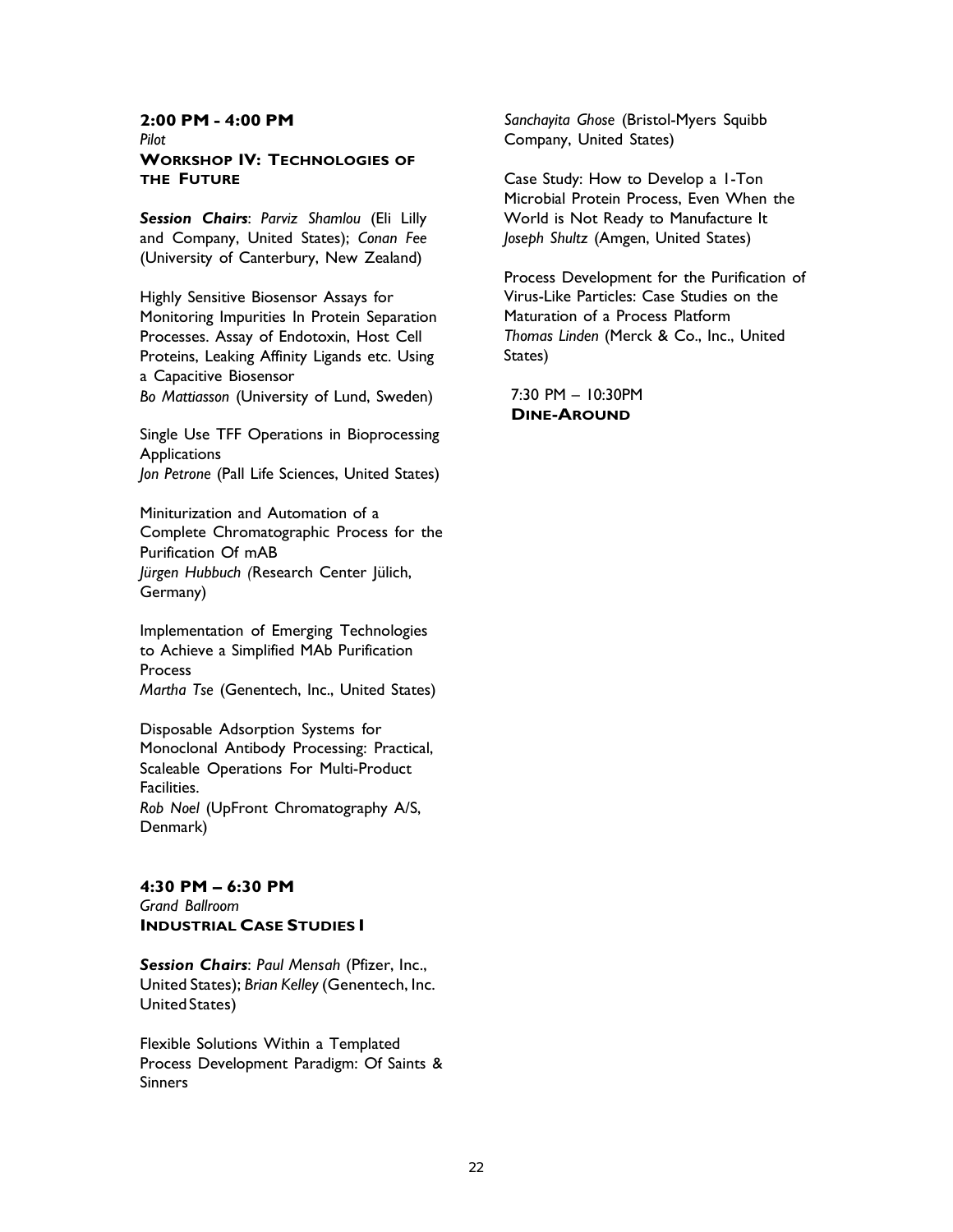# **THURSDAY, 26 JUNE 2008**

**7:00 AM – 8:00 AM** *L'Astral* **BREAKFAST POSTER SESSION II**

**8:00 AM - 10:00 AM** *Grand Ballroom* **QUALITY BY DESIGN**

#### *Session Chairs*:

*Ganesh Vedantham* (Amgen, United States); Administration, United States) Based Biologic Produced at 15,000 L Scale:

Introduction & Regulatory Perspective on QbD *Steven Kozlowski (*Food and Drug Administration, United States)

Quality by Design: Impact of Quality Attribute Behavior on Process Design Space Production of a Monoclonal Antibody: A Case **Duane Bonam (Amgen, United States) Study** 

Using a Risk Assessment Process to Select Critical Product Quality Attributes *Matthew Dickson (*MedImmune, Inc., United States)

QbD: Integrating Regulatory Innovation With Good Science *Gregory Blank (*Genentech, Inc., United States) **B2** Diafiltration Performance in the High

**10:00 AM – 10:30 AM** *Ballroom Foyer & Leduc / Fortin* **BREAK**

**10:30 AM - 12:30 PM**

*Suzor-Cote, Ballroom Foyer & Leduc/ Fortin*

*Session Chairs: Maria-Regina Kula* (Heinrich Heine University, Dusseldorf, Germany); *Shishir Gadam* (Genentech, Inc., United States); *Charles Haynes* (University of British Columbia, Canada)

*Steven Kozlowski* (Food and Drug **A2** Downstream Processing of an Antibody-Purification of Drug Substance from a Feedstock Containing Fifty Percent Product-Related Impurities *David Evans* (Biogen Idec, United States)

> **A4** Accelerated Development of a Downstream Purification Process for a *Guenter Jagschies* (GE Healthcare, Sweden)

**A6** Engineering of Batch and Continuous Refolding Processes Using Autoprotease Fusion Proteins *Alois Jungbauer* (University of Natural Resources, Austria)

Concentration UF/DF for a Monoclonal Antibody *Robert Luo* (Human Genome Sciences, Inc., United States)

**B4** Theoretical Analysis of the Effects of Asymmetric Membrane Structure on Fouling During Microfiltration *Chia-Chi Ho* (University of Cincinnati, United States)

**B6** Scaling of Depth Filtration for Cell Culture **Clarification** *Herbert Lutz* (Millipore, United States)

**C4** Producing and Purifying An *E. coli* Derived One-Armed Antibody *Josefine Persson* (Genentech, Inc., United States)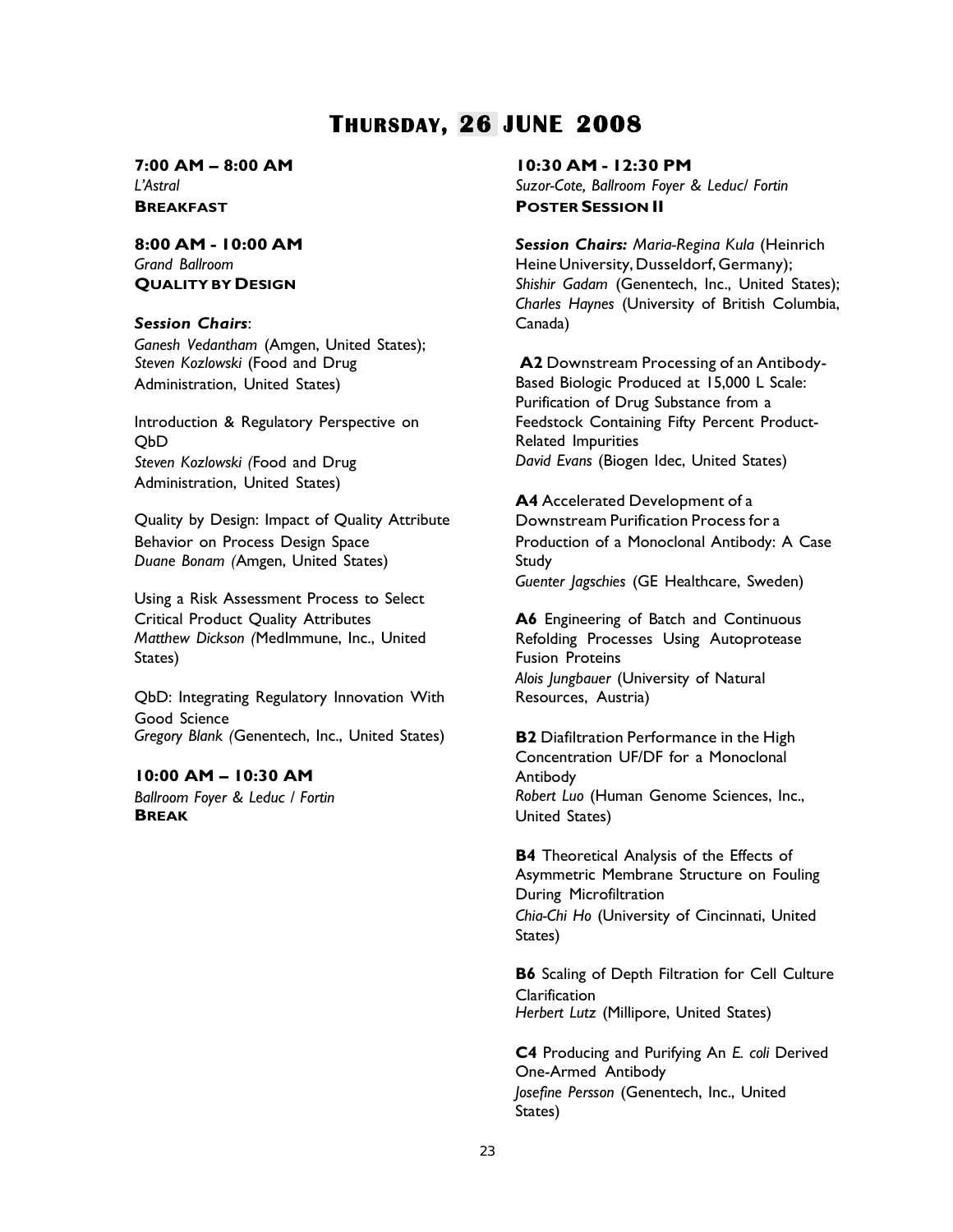**C6** In-line Buffer Dilution: An Operational, Economic and Regulatory Evaluation *Lou Bellafiore* (TechniKrom Inc., United States)

**D2** RUNspike, an Alternative Virus Spiking **Strategy** *Paul Genest* (Millipore, United States)

**D4** Engineering of a Scalable Purification for IgMs Directed Against Undifferentiated Human Embryonic Stem Cells *Anne Tscheliessnig* (Bioprocessing Technology Institute, Singapore)

**D6** Development and Utilization of Cost of Goods Models for Biologics Manufacturing *Curran Simpson* (Human Genome Sciences, Inc., United States)

**E2** Novel Virus Clearance Platform Utilizing Three Orthogonal Strategies "Early-on" in Biopharmaceutical Purification *Suma Ray* (Sartorius Stedim Biotech, India)

**E4** An Engineering Approach for Estimating Clearance of Impurities in Purification **Processes** *Kent Goklen* (Cornell University United States)

**E6** Process Intensification and Sustainability in Biopharmaceutical Purification: A Case for Advanced PATs *Milton T W Hearn* (Monash University, Australia)

**F2** Predictive Chromatographic Simulations for the Optimization of Recovery and Aggregate Clearance During the Capture of Therapeutic Monoclonal Antibodies *Mark Teeters* (Centocor, United States)

**F4** Use of Simulation for Robustness Analysis of an Industrial Ion Exchange Step *Thomas Hansen* (Novo Nordisk A/S, Denmark)

**G2** Chimeric Simian: Human Immunodeficiency Virus-Like Nanoparticle from HEK293 cell cultures. *Guilherme Ferreira* (University of Algarve, Portugal)

**H2** Measurement of Electrostatic Interactions of PEGylated Proteins Using a Novel Multi-Channel Surface Plasmon Resonance **Technique** *Conan Fee* (University of Canterbury, New Zealand)

**H4** Application of Design Space Methodology to a Multi-scale Centrifugation Harvest Operation with pH Induced Impurity Precipitation and Flocculation *Lynn Conley* (Biogen Idec, United States)

**H6** Characterization of Proteins from Plants: Aqueous Two-Phase System-Based Bioengineering Strategies *Marco Rito-Palomares* (ITESM Biotechnology Center, Mexico)

**H8** The Development of a Scalable Process to Release Periplasmic Proteins Using Osmotic Shock

*Anant Patkar* (The Dow Chemical Company, United States)

**J2** Back To The Future: The Use of Batch Adsorption in the Recovery of Antibody Fragments From An Unclarified *E. coli* Lysate *Nigel Titchener-Hooker* (University College London, United Kingdom)

**J4** Recovery and Non-chromatographic Purification of Soybean Bowman-Birk-Inhibitor (sBBI) from a Fusion Protein System *Michael Bodo* (Genencor International, United States)

**J6** Expanded Bed Capture: Implementation From Laboratory To Full Scale *John Liddell* (Avecia Biologics, United Kingdom)

**K4** RAPPTorTM: A New Technology For High Throughput Downstream Development *Franz Nothelfer* (Boehringer Ingelheim Pharma GmbH & Co. KG, Germany)

**K6** Small Scale Automated High Throughput Chromatographic Separations in Process Development, In-Process Monitoring and Validation of Biopharmaceutical Production *Jürgen Friedle* (Atoll GmbH, Germany)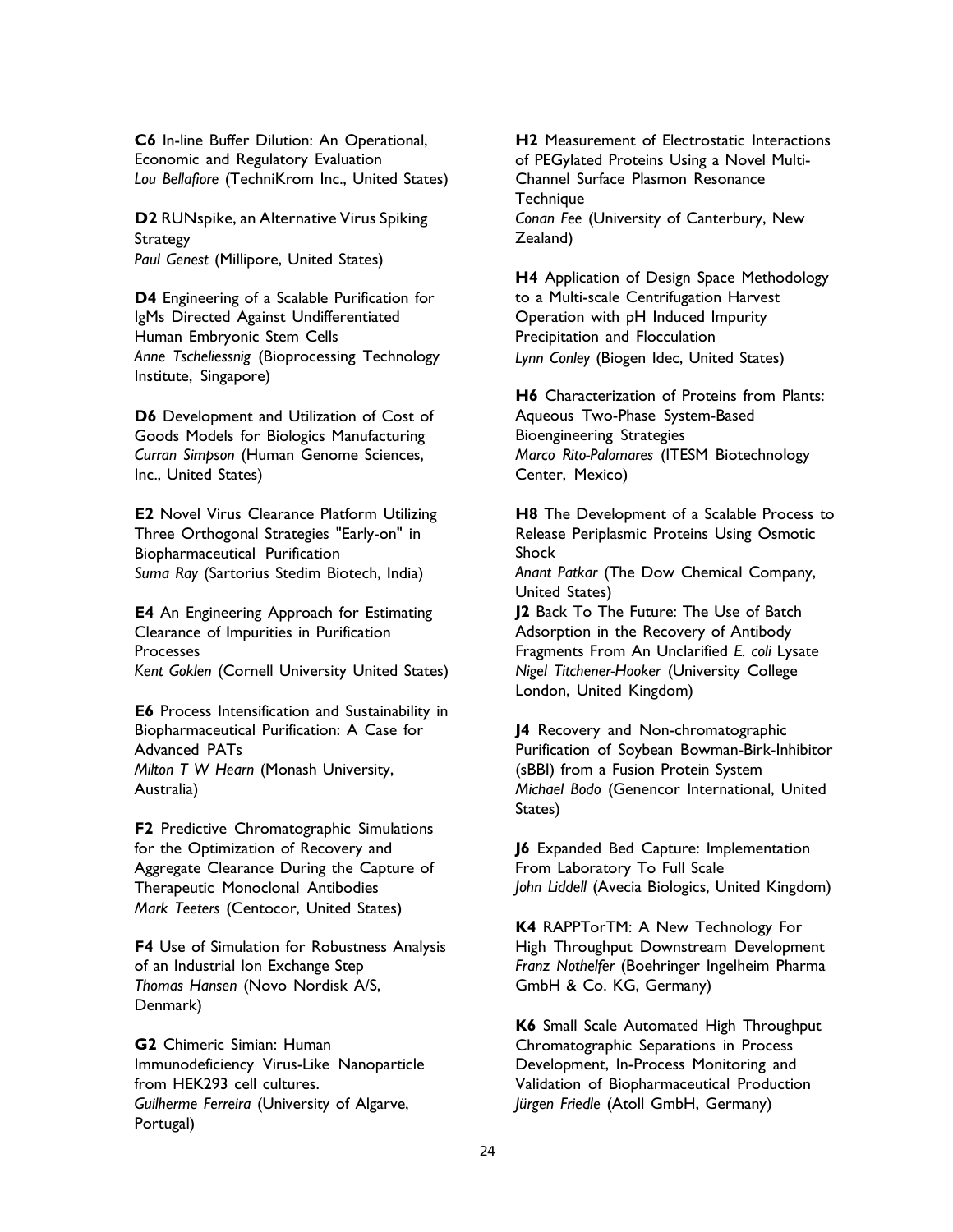**L2** Disposable-Format Simulated Moving Bed Systems for Biopharmaceutical Purification *Scott Fulton* (BioSystem Development, United States)

**L4** Investigations of Non-ideal Peak Profiles in Preparative Chromatographic Processes *Arthur Hewig* (Amgen, United States)

**L6** Scale-up of Membrane Chromatography for Biopharmaceutical Applications *Ajay Lajmi* (Pall Life Sciences, United States)

**L8** Capacity, Productivity and Cost of Operation Characterization of a Novel High Performance Protein A Chromatography **Media** *Chen Wang* (Millipore, United States)

**L10** Affinity Chromatography Using Camelid Single Domain Antibodies, From Technology Platform To Purification Products *Laurens Sierkstra* (BAC BV, Netherlands)

**L12** Implementation of Monoliths for Purification of Large Plasmids and Viruses *Ales Podgornik* (BIA Separations d.o.o., Slovenia)

**L14** Application of Anion Exchange Resins for Chromatographic Separation of Human Plasma Proteins *Egbert Mueller* (Tosoh Bioscience GmbH, Germany)

**12:30 PM – 1:30 PM** *Jean-Paul Lemieux & Galerie LUNCHEON*

#### **1:45 PM - 3:15 PM** *Grand Ballroom* **INDUSTRIAL CASE STUDIES II** *Session Chairs*:

*Stuart Builder* (Strategic Biodevelopment United States); *Chuck Goochee (*Global Biologics Supply Chain (GBSC), a J&J company, United States)

T3: Technology Transfer Across Time *Christine Mendoza (*Amylin Pharmaceuticals, Inc., United States)

ETC216: From In-License to CMO with Aggressive Technology Transfer and Manufacturing Timeline *Sa Ho (*Pfizer, Inc., United States

Post Phase III Recovery Process Changes for an Antibody Fragment Expressed in *E. coli*: Lucentis® Case Study *Michelle Butler (*Genentech, Inc., United States)

#### **3:30 PM – 5:00 PM SCHEDULED ACTIVITIES**

**6:00 PM - 7:30 PM** *National Art Museum of Quebec* **CLOSING RECEPTION**

**7:30 PM - 10:00 PM** *National Art Museum of Quebec* **CLOSING BANQUET**